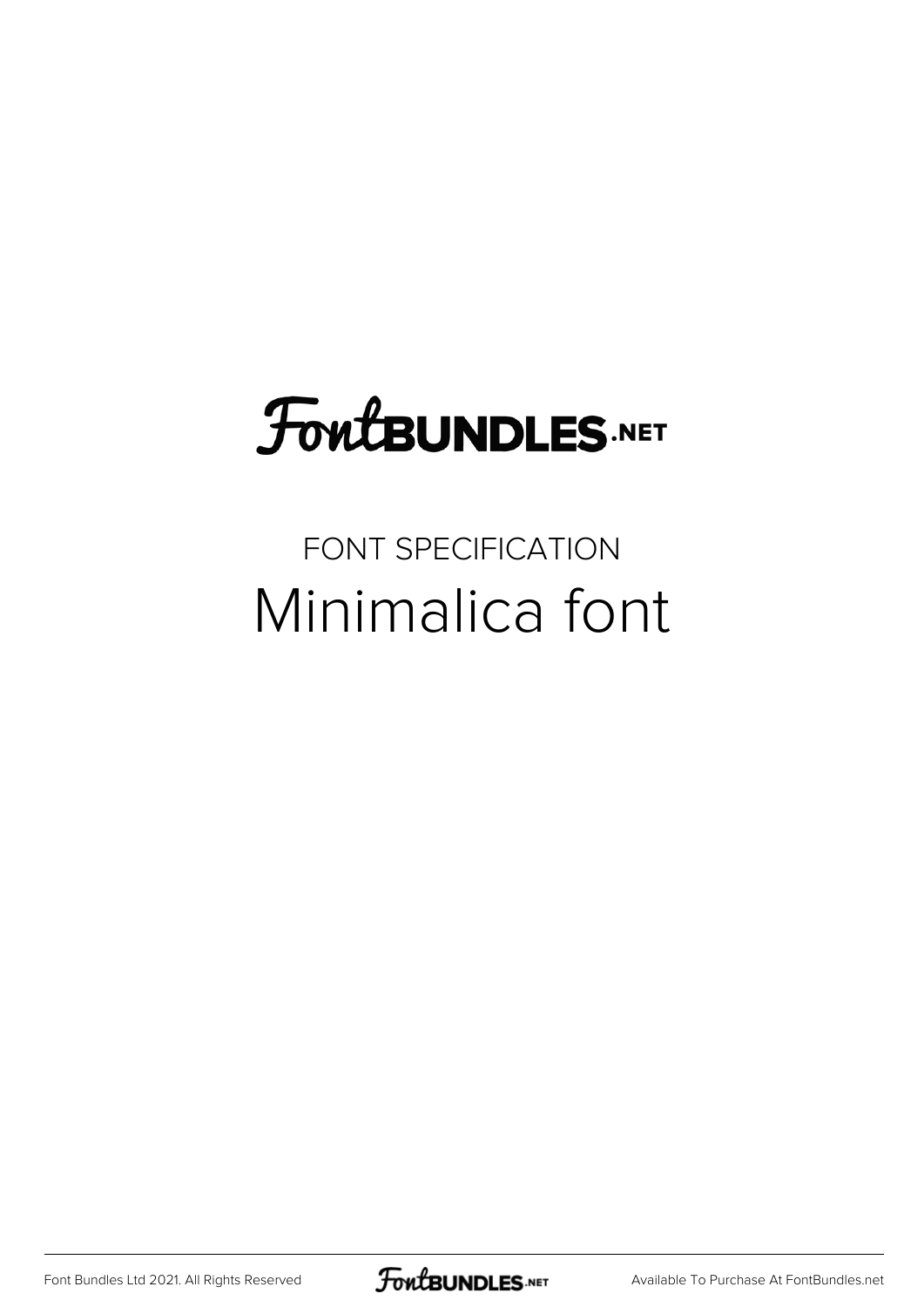#### MINIMALICA - Regular

**Uppercase Characters** 

 $\begin{array}{c} \bot \exists \subset \supset \equiv \sqsubset \subset \Box \sqcup \sqcup \lor \sqsubset \bigvee \land \subset \Box \end{array}$ コヘマメーじヽ´ヽ´ ヾ ヾ`/

Lowercase Characters

 $\begin{array}{c} \bot \exists \subset \supset \equiv \Box \subset \neg \bot \bot \cup \bot \subset \bot \setminus \bot \cap \bot \end{array}$ コヘフドーじいハンメン

**Numbers** 

 $C12Z455759$ 

**Punctuation and Symbols** 



All Other Glyphs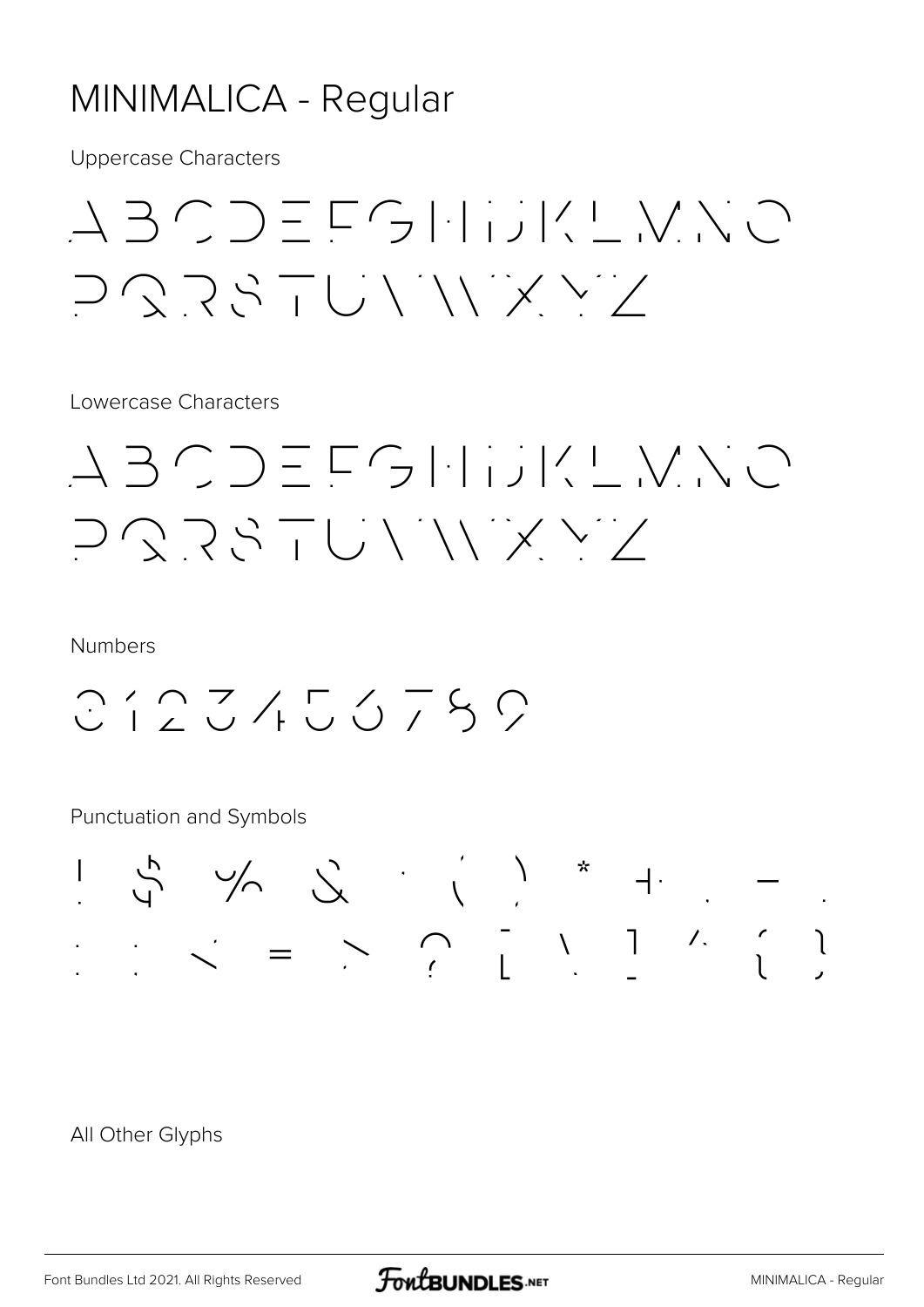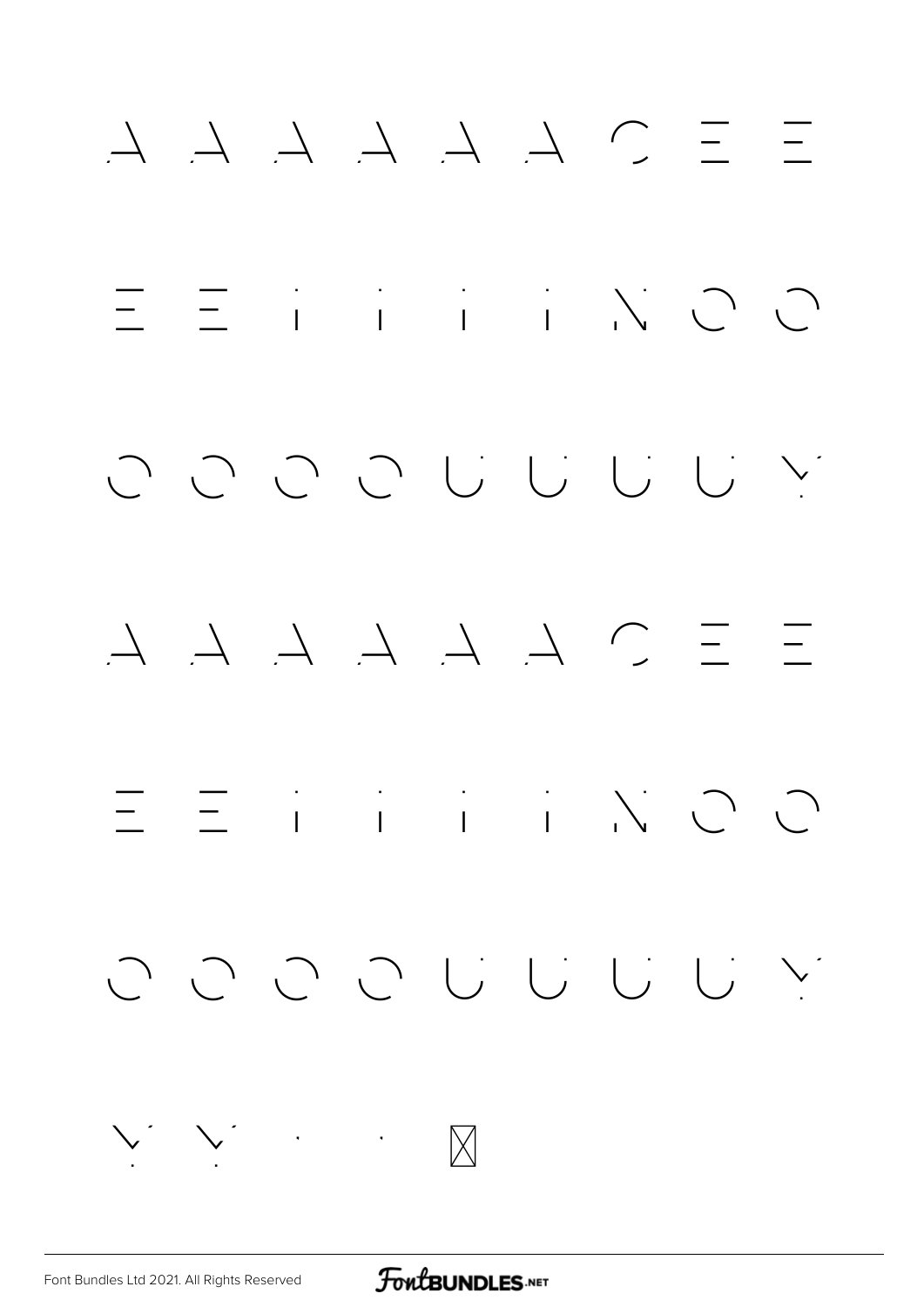#### MINIMALICA - Bold

**Uppercase Characters** 

## ABCDEFGHIJKLVNOP 23STUVWXYZ

Lowercase Characters

## ABCDEFGHIJKLVNCP SRSTUVWXYZ

**Numbers** 

2123453759

**Punctuation and Symbols** 



All Other Glyphs